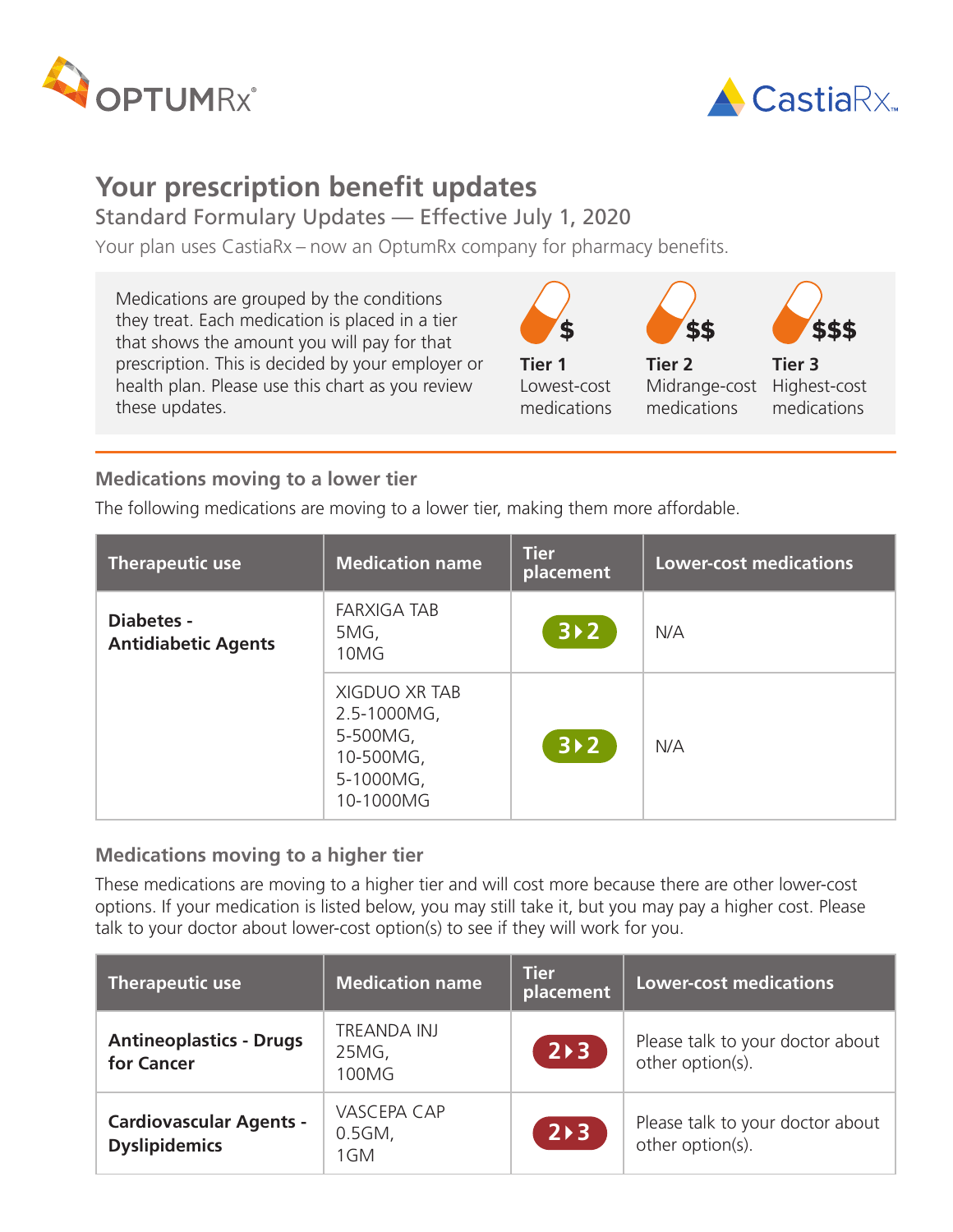| <b>Therapeutic use</b>                                                                                       | <b>Medication name</b>                                                         | <b>Tier</b><br>placement | <b>Lower-cost medications</b>                                                |
|--------------------------------------------------------------------------------------------------------------|--------------------------------------------------------------------------------|--------------------------|------------------------------------------------------------------------------|
| <b>Diabetes -</b><br><b>Antidiabetic Agents</b>                                                              | <b>INVOKAMET TAB</b><br>50-500MG,<br>50-1000MG,<br>150-500MG,<br>150-1000MG    | $2 \times 3$             | <b>JANUMET</b><br><b>JENTADUETO</b><br>SYNJARDY<br><b>XIGDUO XR</b>          |
|                                                                                                              | <b>INVOKAMET XR TAB</b><br>50-500MG,<br>50-1000MG,<br>150-500MG,<br>150-1000MG | $2 \times 3$             | <b>JANUMET XR</b><br><b>JENTADUETO XR</b><br><b>SYNJARDY XR</b><br>XIGDUO XR |
|                                                                                                              | <b>INVOKANA TAB</b><br>100MG,<br>300MG                                         | 2>3                      | <b>FARXIGA</b><br><b>JARDIANCE</b>                                           |
| <b>Diabetes -</b><br><b>Glycemic Agents</b>                                                                  | <b>GLUCAGEN INJ</b><br><b>HYPOKIT</b>                                          | $2 \triangleright 3$     | <b>GLUCAGON</b><br><b>GVOKE</b><br><b>BAQSIMI</b>                            |
| <b>Hormonal Agents -</b><br>Pituitary                                                                        | <b>OMNITROPE INJ</b><br>5 MG/1.5ML,<br>10MG/1.5ML,<br>5.8MG/Vial               | 2>3                      | NORDITROPIN, NUTROPIN AQ                                                     |
| <b>Respiratory Tract /</b><br><b>Pulmonary Agents -</b><br><b>Drugs for Pulmonary</b><br><b>Hypertension</b> | <b>TRACLEER TAB</b><br>32MG                                                    | $2 \triangleright 3$     | Please talk to your doctor about<br>other option(s).                         |
| <b>Vitamins</b>                                                                                              | <b>AZESCO TAB</b><br>13-1MG                                                    | $2 \times 3$             | Any preferred prenatal<br>multivitamins                                      |
|                                                                                                              | <b>CITRANATAL TAB</b><br><b>BLOOM</b>                                          | $2 \times 3$             | Any preferred prenatal<br>multivitamins                                      |
|                                                                                                              | <b>DUET DHA</b><br><b>BALANCED, DUET</b><br>DHA 400MG                          | $2 \triangleright 3$     | Any preferred prenatal<br>multivitamins                                      |
|                                                                                                              | <b>ENBRACE HR CAP</b>                                                          | $2 \triangleright 3$     | Any preferred prenatal<br>multivitamins                                      |
|                                                                                                              | NATACHEW CHW                                                                   | $2 \triangleright 3$     | Any preferred prenatal<br>multivitamins                                      |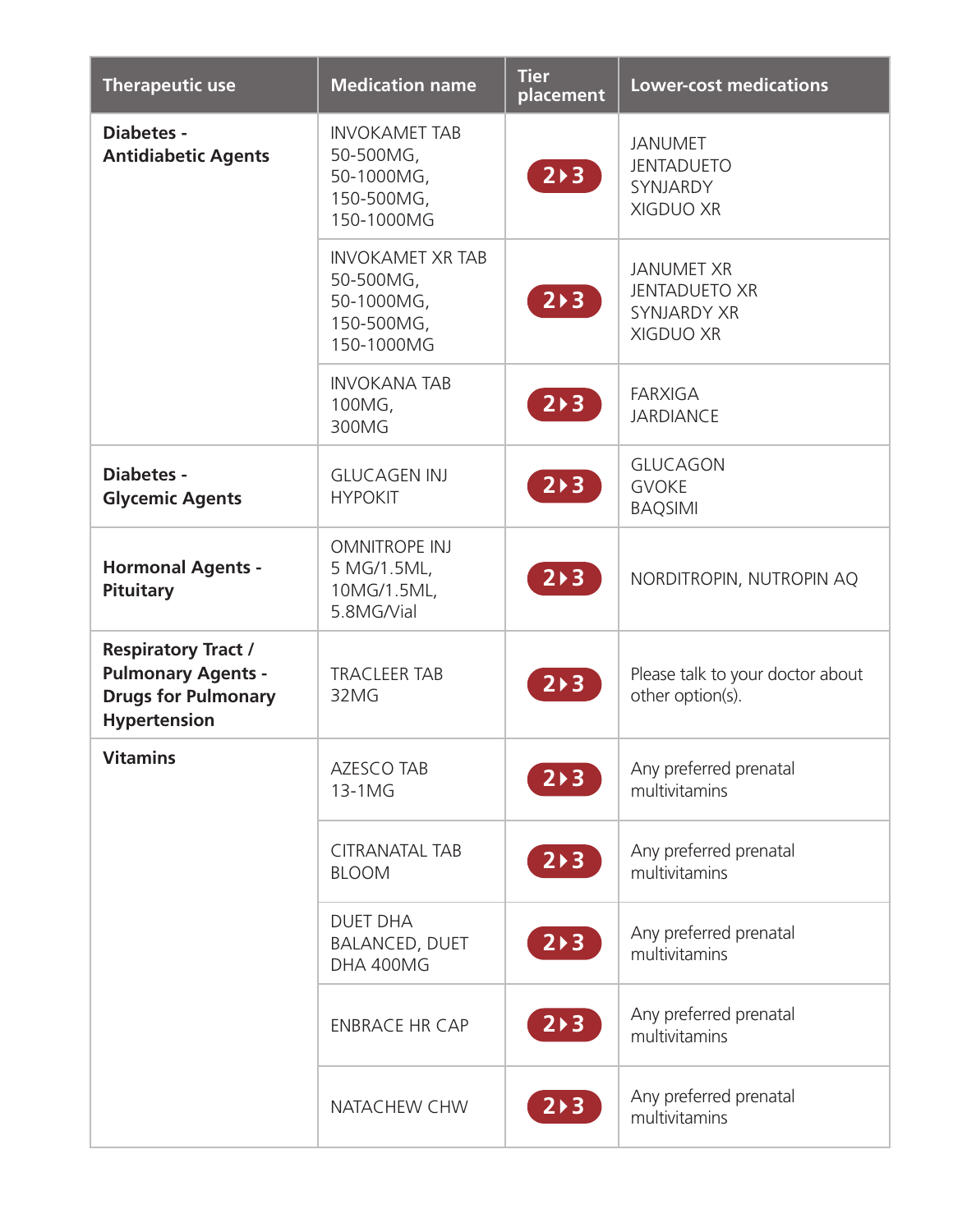| <b>Therapeutic use</b> | <b>Medication name</b>                                   | <b>Tier</b><br>placement | <b>Lower-cost medications</b>           |
|------------------------|----------------------------------------------------------|--------------------------|-----------------------------------------|
| <b>Vitamins</b>        | NEEVO DHA CAP<br>27-1.13MG                               | $2 \triangleright 3$     | Any preferred prenatal<br>multivitamins |
|                        | NESTABS DHA PAK                                          | $2 \times 3$             | Any preferred prenatal<br>multivitamins |
|                        | OB COMPLETE CAP<br>ONE, OB COMPLETE<br><b>CAP PETITE</b> | $2 \triangleright 3$     | Any preferred prenatal<br>multivitamins |
|                        | OB COMPLETE TAB<br><b>PREMIER</b>                        | $2 \triangleright 3$     | Any preferred prenatal<br>multivitamins |
|                        | PRENATE TAB ELITE                                        | $2 \triangleright 3$     | Any preferred prenatal<br>multivitamins |
|                        | PRIMACARE CAP                                            | $2 \triangleright 3$     | Any preferred prenatal<br>multivitamins |
|                        | REDICHEW RX CHW                                          | 2>3                      | Any preferred prenatal<br>multivitamins |
|                        | SELECT-OB CHW                                            | $2 \triangleright 3$     | Any preferred prenatal<br>multivitamins |
|                        | <b>VITAFOL CHW</b><br><b>GUMMIES</b>                     | $2 \triangleright 3$     | Any preferred prenatal<br>multivitamins |
|                        | <b>VITAFOL-NANO TAB</b>                                  | $2 \triangleright 3$     | Any preferred prenatal<br>multivitamins |
|                        | <b>VITAFOL-OB TAB</b><br>65-1MG                          | 2>3                      | Any preferred prenatal<br>multivitamins |
|                        | <b>VITAPEARL CAP</b>                                     | $2 \triangleright 3$     | Any preferred prenatal<br>multivitamins |